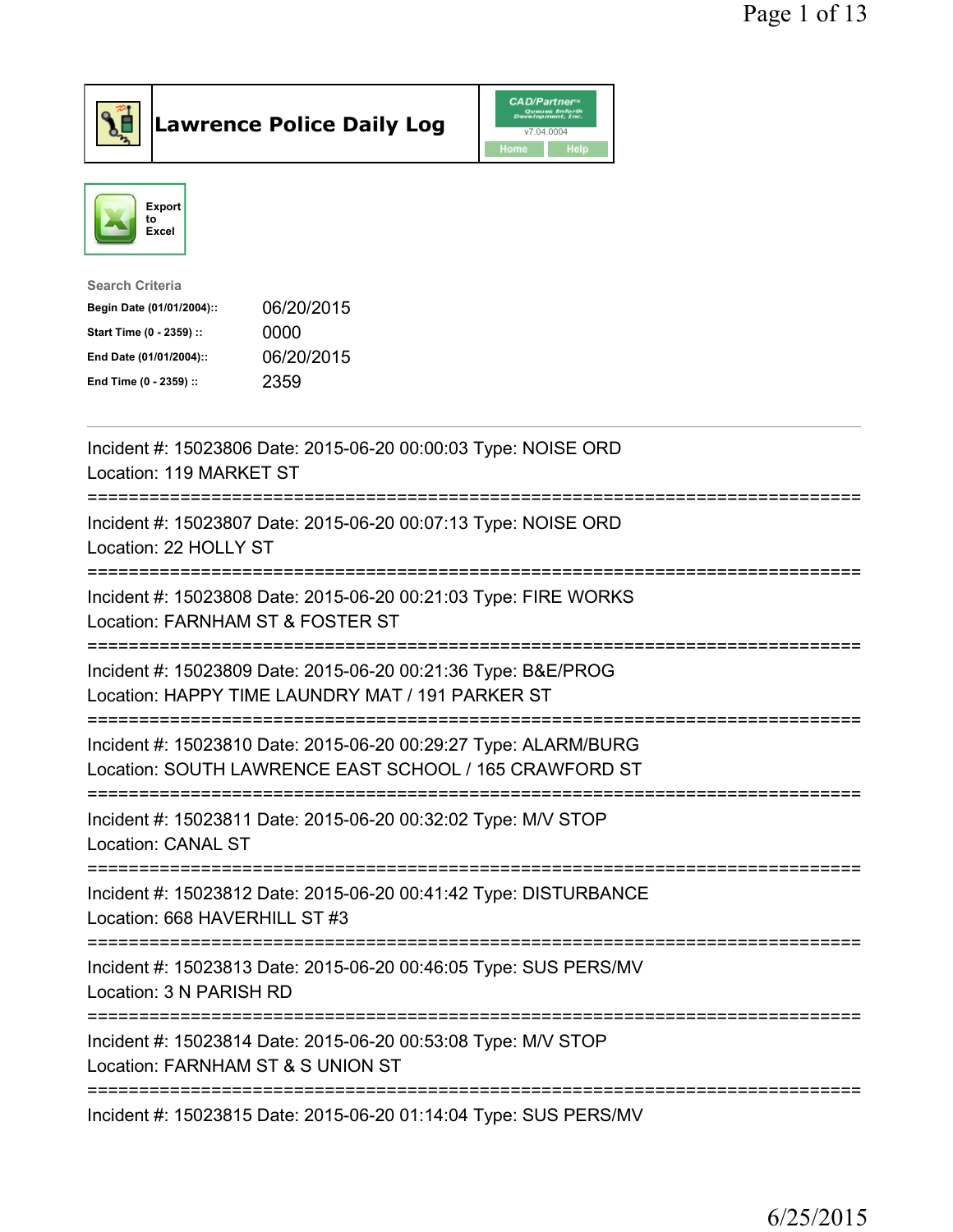| Location: 162 DAWES ST<br>====================================                                                                              |
|---------------------------------------------------------------------------------------------------------------------------------------------|
| Incident #: 15023816 Date: 2015-06-20 01:15:11 Type: ROBBERY UNARM<br>Location: 77 CROSS ST<br>====================================         |
| Incident #: 15023817 Date: 2015-06-20 01:21:07 Type: 911 HANG UP<br>Location: MAYAN RESIDENCE / 24 TOWER HILL ST                            |
| Incident #: 15023820 Date: 2015-06-20 01:22:53 Type: A&B D/W PAST<br>Location: 27 HANCOCK ST                                                |
| Incident #: 15023818 Date: 2015-06-20 01:24:26 Type: NOISE ORD<br>Location: 323 HOWARD ST                                                   |
| Incident #: 15023819 Date: 2015-06-20 01:24:47 Type: FIGHT<br>Location: ABBOTT ST & S UNION ST<br>============================              |
| Incident #: 15023821 Date: 2015-06-20 01:28:09 Type: AMBULANCE ASSSI<br>Location: 50 BROADWAY<br>================================           |
| Incident #: 15023822 Date: 2015-06-20 01:42:18 Type: NOISE ORD<br>Location: 68 BAILEY ST FL 2                                               |
| Incident #: 15023823 Date: 2015-06-20 01:46:02 Type: DISTURBANCE<br>Location: 195 ESSEX ST                                                  |
| Incident #: 15023824 Date: 2015-06-20 02:00:21 Type: M/V STOP<br>Location: AMESBURY ST & CANAL ST<br>====================================== |
| Incident #: 15023825 Date: 2015-06-20 02:01:54 Type: FIGHT<br>Location: GARDEN ST & JACKSON ST<br>=====================                     |
| Incident #: 15023826 Date: 2015-06-20 02:09:43 Type: AUTO ACC/NO PI<br>Location: 187 LAWRENCE ST                                            |
| Incident #: 15023827 Date: 2015-06-20 02:33:58 Type: GENERAL SERV<br>Location: ANDOVER ST & S BROADWAY                                      |
| Incident #: 15023828 Date: 2015-06-20 02:42:45 Type: NOISE ORD<br>Location: 157 NEWBURY ST FL 1                                             |
| Incident #: 15023829 Date: 2015-06-20 03:00:41 Type: HIT & RUN M/V<br>Location: 380 S UNION ST                                              |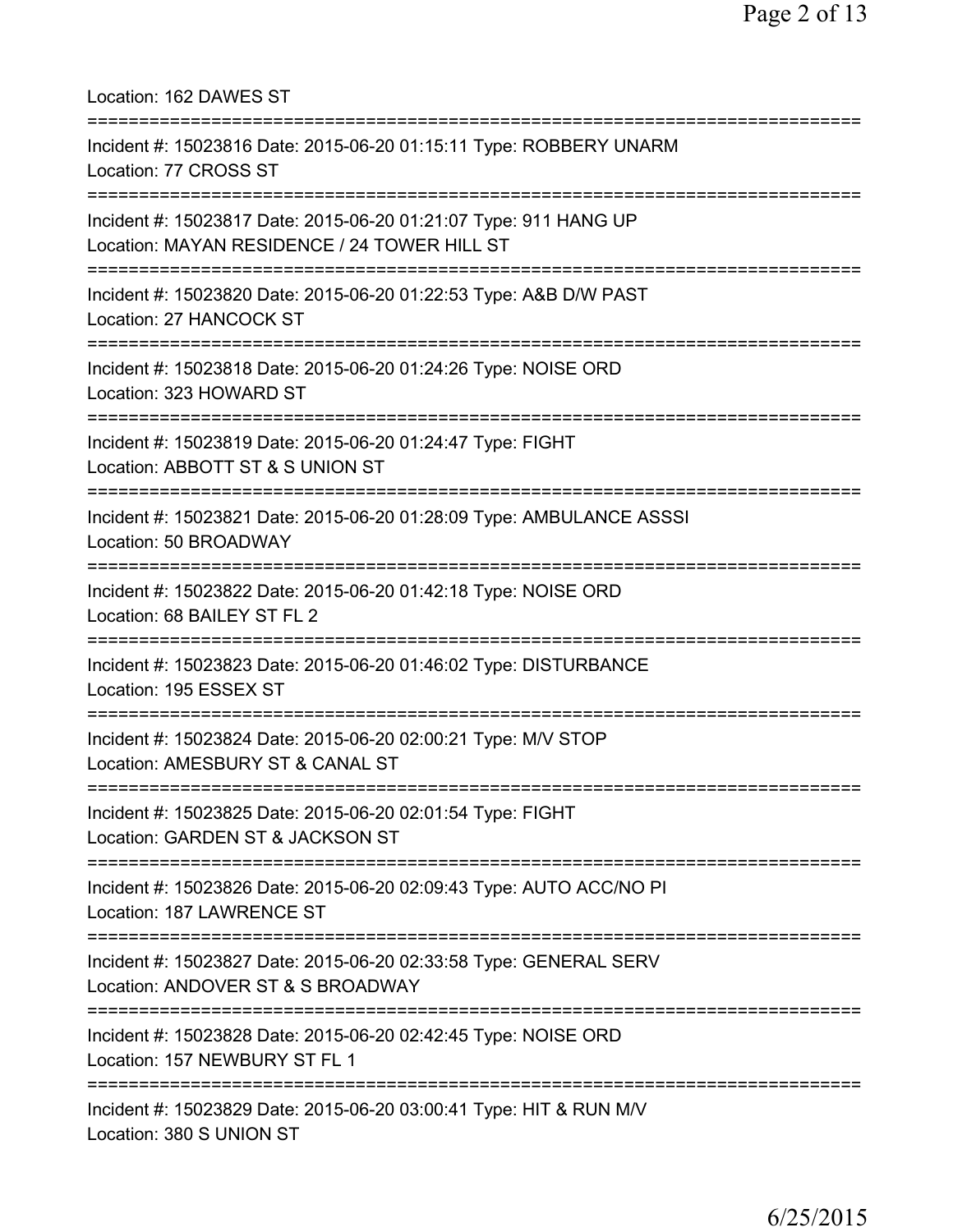| Incident #: 15023830 Date: 2015-06-20 03:05:04 Type: DISTURBANCE<br>Location: 19 OHIO AV                                    |
|-----------------------------------------------------------------------------------------------------------------------------|
| Incident #: 15023831 Date: 2015-06-20 03:18:15 Type: M/V STOP<br><b>Location: HAVERHILL ST</b>                              |
| Incident #: 15023832 Date: 2015-06-20 03:31:42 Type: DOMESTIC/PROG<br>Location: 222 ESSEX ST #2                             |
| Incident #: 15023833 Date: 2015-06-20 04:02:17 Type: ALARMS<br>Location: ATTIKA / 1 MILL ST                                 |
| Incident #: 15023834 Date: 2015-06-20 04:11:27 Type: LARCENY/MV/PAST<br>Location: 61 TENNEY ST                              |
| Incident #: 15023835 Date: 2015-06-20 05:17:42 Type: DOMESTIC/PAST<br>Location: 12 TREMONT ST FL 2                          |
| Incident #: 15023836 Date: 2015-06-20 06:21:10 Type: CK WELL BEING<br>Location: 28 TREMONT ST FL 1<br>===================== |
| Incident #: 15023837 Date: 2015-06-20 06:38:37 Type: MAN DOWN<br><b>Location: TENNEY ST</b>                                 |
| Incident #: 15023838 Date: 2015-06-20 06:41:06 Type: ALARMS<br>Location: CABALLO RESTAURANT / 250 S BROADWAY                |
| Incident #: 15023839 Date: 2015-06-20 07:01:08 Type: ANIMAL COMPL<br>Location: MANCHESTER & MAY                             |
| ===========================<br>Incident #: 15023840 Date: 2015-06-20 07:03:12 Type: ALARMS<br>Location: 461 HAMPSHIRE ST    |
| Incident #: 15023841 Date: 2015-06-20 07:50:54 Type: ABAND MV<br>Location: 5 LEA ST                                         |
| Incident #: 15023842 Date: 2015-06-20 07:57:46 Type: ANIMAL COMPL<br>Location: 57 MILTON ST FL 1                            |
| Incident #: 15023843 Date: 2015-06-20 08:14:31 Type: DISTURBANCE<br>Location: 6 OAKLAND RD                                  |
|                                                                                                                             |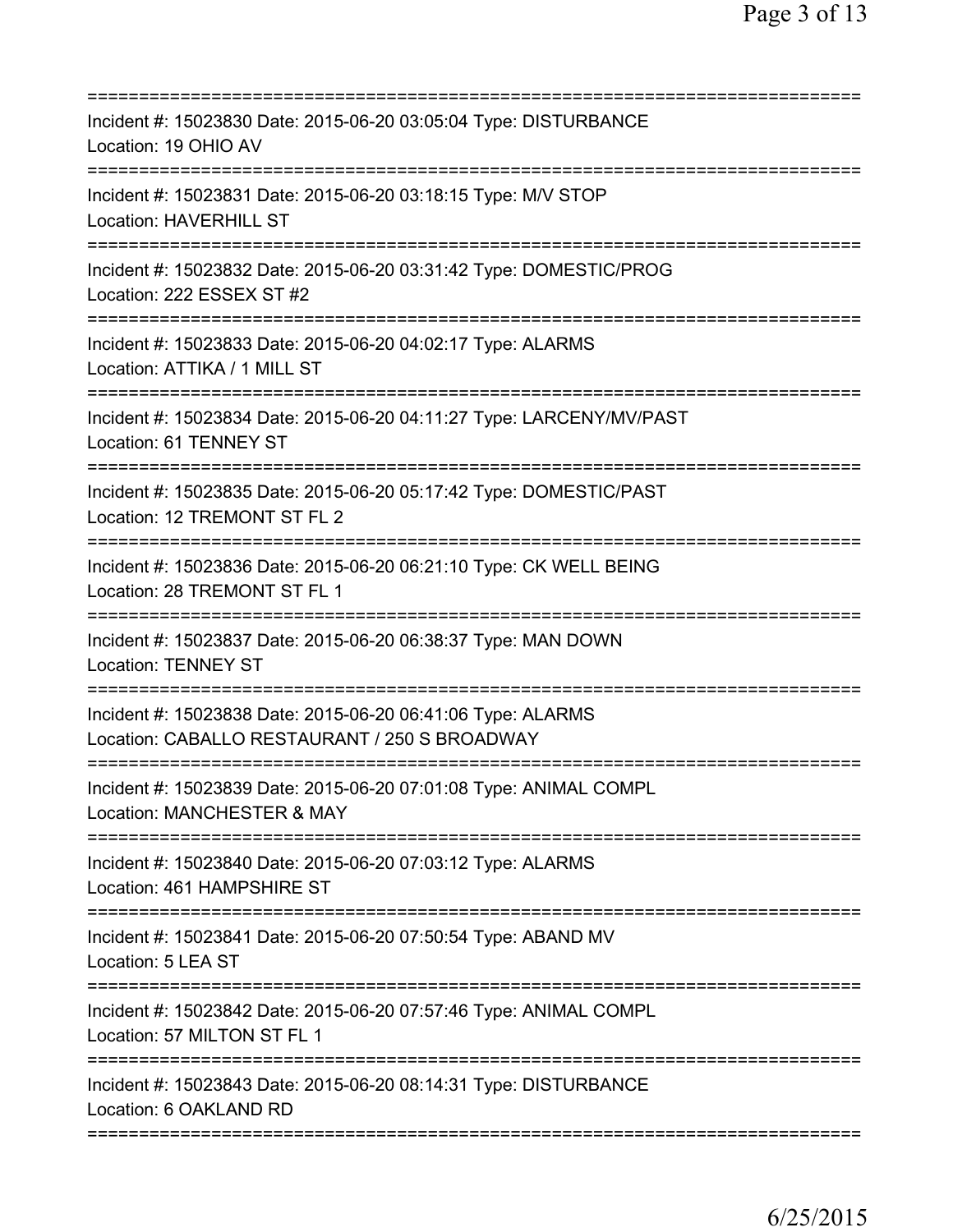| Incident #: 15023844 Date: 2015-06-20 08:26:55 Type: DISTURBANCE<br>Location: 150 FARNHAM ST                                               |
|--------------------------------------------------------------------------------------------------------------------------------------------|
| Incident #: 15023845 Date: 2015-06-20 09:05:33 Type: ANIMAL COMPL<br>Location: 77 MYRTLE ST                                                |
| Incident #: 15023846 Date: 2015-06-20 09:18:43 Type: STOL/MV/PAS<br>Location: 33 CAMELLA TEOLI WY                                          |
| Incident #: 15023847 Date: 2015-06-20 09:23:58 Type: HIT & RUN M/V<br>Location: DORCHESTER ST & S UNION ST                                 |
| Incident #: 15023848 Date: 2015-06-20 09:39:23 Type: UNATENEDCHILD<br>Location: 77 MYRTLE ST                                               |
| Incident #: 15023849 Date: 2015-06-20 09:41:03 Type: 911 HANG UP<br>Location: BERAS RESIDENCE / 6 MELROSE ST                               |
| Incident #: 15023850 Date: 2015-06-20 09:44:00 Type: ALARM/BURG<br>Location: NE NEUROLOGICAL / 354 MERRIMACK ST                            |
| Incident #: 15023851 Date: 2015-06-20 09:53:07 Type: GENERAL SERV<br>Location: 7 DAISY ST FL 3RD<br>:===================================== |
| Incident #: 15023852 Date: 2015-06-20 10:08:25 Type: M/V STOP<br>Location: TD BANKNORTH MA / 450 ESSEX ST                                  |
| Incident #: 15023853 Date: 2015-06-20 10:11:57 Type: RECOV/STOL/MV<br>Location: 185 HIGH ST                                                |
| Incident #: 15023854 Date: 2015-06-20 10:12:42 Type: GENERAL SERV<br>Location: 9 BROADWAY                                                  |
| Incident #: 15023855 Date: 2015-06-20 10:19:09 Type: MEDIC SUPPORT<br>Location: 198 BROADWAY                                               |
| Incident #: 15023856 Date: 2015-06-20 10:24:48 Type: TOW OF M/V<br>Location: 5 LEA ST                                                      |
| Incident #: 15023857 Date: 2015-06-20 10:27:55 Type: 209A/SERVE<br>Location: 31 BROOK ST #6                                                |
| Incident #: 15023858 Date: 2015-06-20 10:58:33 Type: 209A/SERVE                                                                            |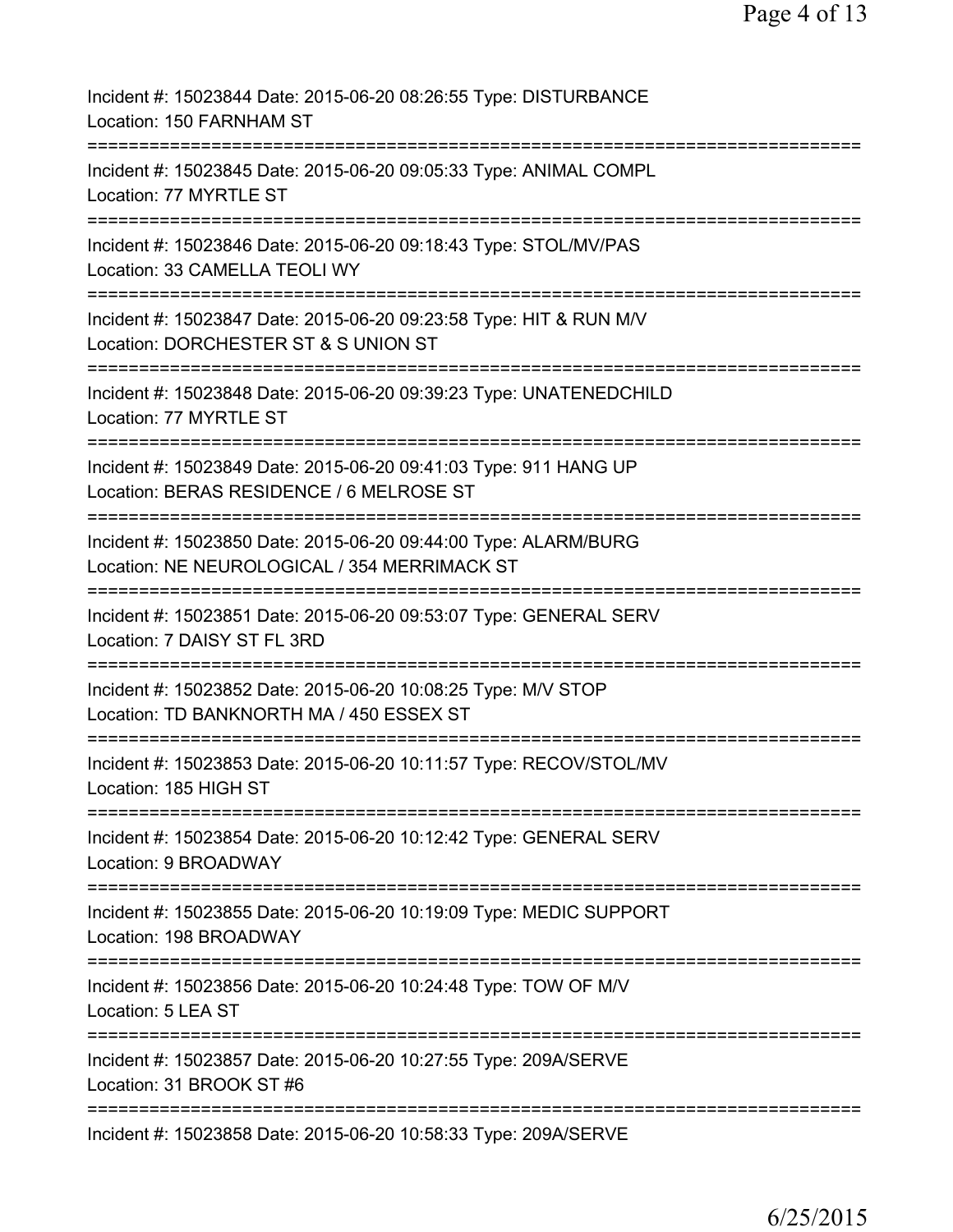| Location: 270 E HAVERHILL ST<br>===============================                                                                                      |
|------------------------------------------------------------------------------------------------------------------------------------------------------|
| Incident #: 15023859 Date: 2015-06-20 11:19:22 Type: 209A/SERVE<br>Location: 302 LAWRENCE ST<br>====================================                 |
| Incident #: 15023860 Date: 2015-06-20 11:20:38 Type: SUS PERS/MV<br>Location: 18 PLATT CT<br>================================                        |
| Incident #: 15023861 Date: 2015-06-20 11:56:55 Type: 209A/SERVE<br>Location: 1 TREMONT ST #11 FL 3                                                   |
| Incident #: 15023862 Date: 2015-06-20 12:00:13 Type: M/V STOP<br>Location: BROADWAY & VALLEY ST                                                      |
| Incident #: 15023863 Date: 2015-06-20 12:07:43 Type: MAL DAMAGE<br>Location: WALK IN WALK IN / 176 DAWES ST<br>=========================             |
| Incident #: 15023864 Date: 2015-06-20 12:29:51 Type: ALARM/BURG<br>Location: MATOS RESIDENCE / 896 ESSEX ST<br>===================================== |
| Incident #: 15023865 Date: 2015-06-20 12:32:52 Type: KEEP PEACE<br>Location: 112 MARSTON ST                                                          |
| Incident #: 15023866 Date: 2015-06-20 12:36:55 Type: 209A/SERVE<br>Location: 9 SHORT ST                                                              |
| Incident #: 15023867 Date: 2015-06-20 12:48:33 Type: LOST PROPERTY<br>Location: 300 COLONIAL RD                                                      |
| Incident #: 15023868 Date: 2015-06-20 12:50:06 Type: SUS PERS/MV<br>Location: 286 HOWARD ST                                                          |
| Incident #: 15023869 Date: 2015-06-20 12:57:12 Type: LIC PLATE STO<br>Location: 76 AVON ST                                                           |
| Incident #: 15023870 Date: 2015-06-20 13:10:22 Type: HIT & RUN M/V<br>Location: 73 BAILEY ST FL 3                                                    |
| Incident #: 15023871 Date: 2015-06-20 13:21:28 Type: SUS PERS/MV<br>Location: PEMBERTON PARK / null                                                  |
| Incident #: 15023872 Date: 2015-06-20 13:26:30 Type: ALARM/BURG<br>Location: KIM RESIDENCE / 20 LYNN ST                                              |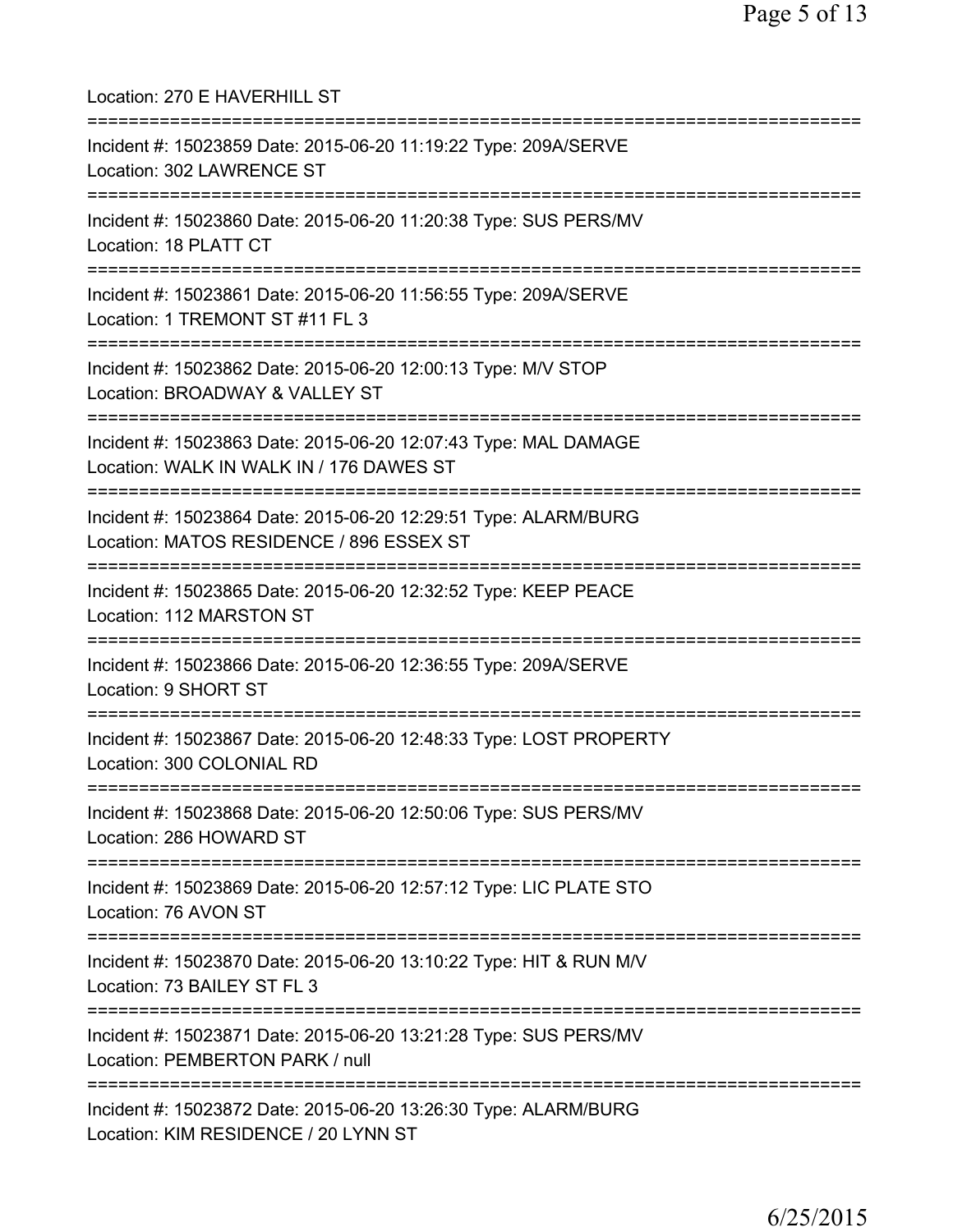| Incident #: 15023873 Date: 2015-06-20 13:27:59 Type: M/V STOP<br>Location: 381 LOWELL ST                                           |
|------------------------------------------------------------------------------------------------------------------------------------|
| Incident #: 15023874 Date: 2015-06-20 13:29:27 Type: M/V STOP<br>Location: 188 LOWELL ST                                           |
| Incident #: 15023875 Date: 2015-06-20 13:30:28 Type: MAL DAMAGE<br>Location: ELM ST & HAMPSHIRE ST<br>=======================      |
| Incident #: 15023876 Date: 2015-06-20 13:34:27 Type: NOISE ORD<br>Location: 139 MYRTLE ST                                          |
| Incident #: 15023877 Date: 2015-06-20 13:42:34 Type: ALARM/BURG<br>Location: 16 E PLEASANT ST                                      |
| Incident #: 15023878 Date: 2015-06-20 13:43:55 Type: 911 HANG UP<br>Location: SANTIAGO RESIDENCE / 58 WALNUT ST                    |
| Incident #: 15023880 Date: 2015-06-20 13:51:13 Type: B&E/MV/PAST<br>Location: 101 JAMAICA ST                                       |
| Incident #: 15023879 Date: 2015-06-20 14:03:51 Type: DISTURBANCE<br>Location: 1 GENERAL ST                                         |
| Incident #: 15023881 Date: 2015-06-20 14:08:53 Type: SUS PERS/MV<br>Location: ESSEX ST & RIVERSIDE DR                              |
| Incident #: 15023882 Date: 2015-06-20 14:19:36 Type: STOL/MV/PAS<br>Location: 284 COLONIAL DR                                      |
| Incident #: 15023883 Date: 2015-06-20 14:21:37 Type: MV/BLOCKING<br>Location: ESSEX ST & RIVERSIDE DR                              |
| Incident #: 15023884 Date: 2015-06-20 14:39:38 Type: MAN DOWN<br>Location: AYER RD & MT VERNON ST<br>============================= |
| Incident #: 15023885 Date: 2015-06-20 14:45:52 Type: ALARM/BURG<br>Location: 33 DARTMOUTH ST                                       |
| Incident #: 15023886 Date: 2015-06-20 14:46:14 Type: B&E/MV/PAST<br>Location: MARSHALLS / WINTHROP AV                              |
|                                                                                                                                    |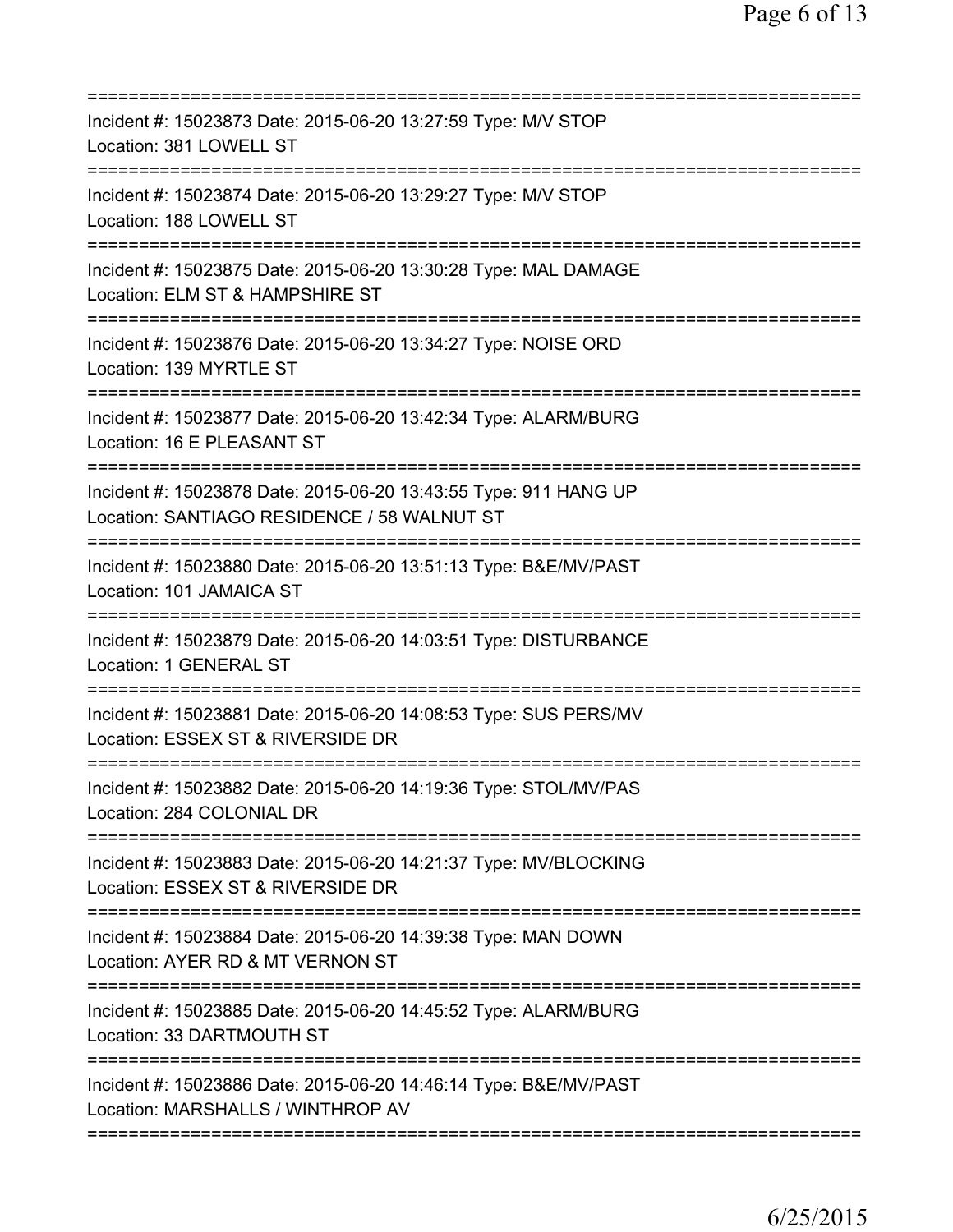| Incident #: 15023887 Date: 2015-06-20 14:54:06 Type: SUS PERS/MV<br>Location: SOUTH COMMON                                  |
|-----------------------------------------------------------------------------------------------------------------------------|
| Incident #: 15023888 Date: 2015-06-20 15:11:32 Type: UNWANTEDGUEST<br>Location: 65 PARK ST #9                               |
| Incident #: 15023889 Date: 2015-06-20 15:12:28 Type: 209A/VIOLATION<br>Location: 35 BROOK ST                                |
| Incident #: 15023890 Date: 2015-06-20 15:18:20 Type: ALARM/BURG<br>Location: HATEM RESIDENCE / 89 CYPRESS AV                |
| Incident #: 15023891 Date: 2015-06-20 15:23:54 Type: CK WELL BEING<br>Location: HAFFNERS GAS STATION / 194 S BROADWAY       |
| Incident #: 15023892 Date: 2015-06-20 15:30:18 Type: DOMESTIC/PROG<br>Location: 332 LAWRENCE ST                             |
| Incident #: 15023895 Date: 2015-06-20 16:00:54 Type: CK WELL BEING<br>Location: 86 S BROADWAY                               |
| Incident #: 15023893 Date: 2015-06-20 16:01:16 Type: FIGHT<br>Location: 700 ESSEX ST<br>:================================== |
| Incident #: 15023894 Date: 2015-06-20 16:02:42 Type: 209A/SERVE<br>Location: 1 TREMONT ST                                   |
| Incident #: 15023896 Date: 2015-06-20 16:03:26 Type: MAN DOWN<br>Location: OASIS CLUB / 120 BROADWAY                        |
| Incident #: 15023897 Date: 2015-06-20 16:20:03 Type: AUTO ACC/PI<br>Location: PARK ST & SARATOGA ST                         |
| Incident #: 15023898 Date: 2015-06-20 16:28:49 Type: DRINKING PUBL<br>Location: ALDER ST & JUNIPER ST                       |
| Incident #: 15023899 Date: 2015-06-20 16:33:30 Type: 209A/SERVE<br>Location: 80 BAILEY ST #1                                |
| Incident #: 15023900 Date: 2015-06-20 16:38:06 Type: CK WELL BEING<br>Location: 30 OSGOOD ST FL 2                           |
| Incident #: 15023901 Date: 2015-06-20 16:39:04 Type: DISTURBANCE                                                            |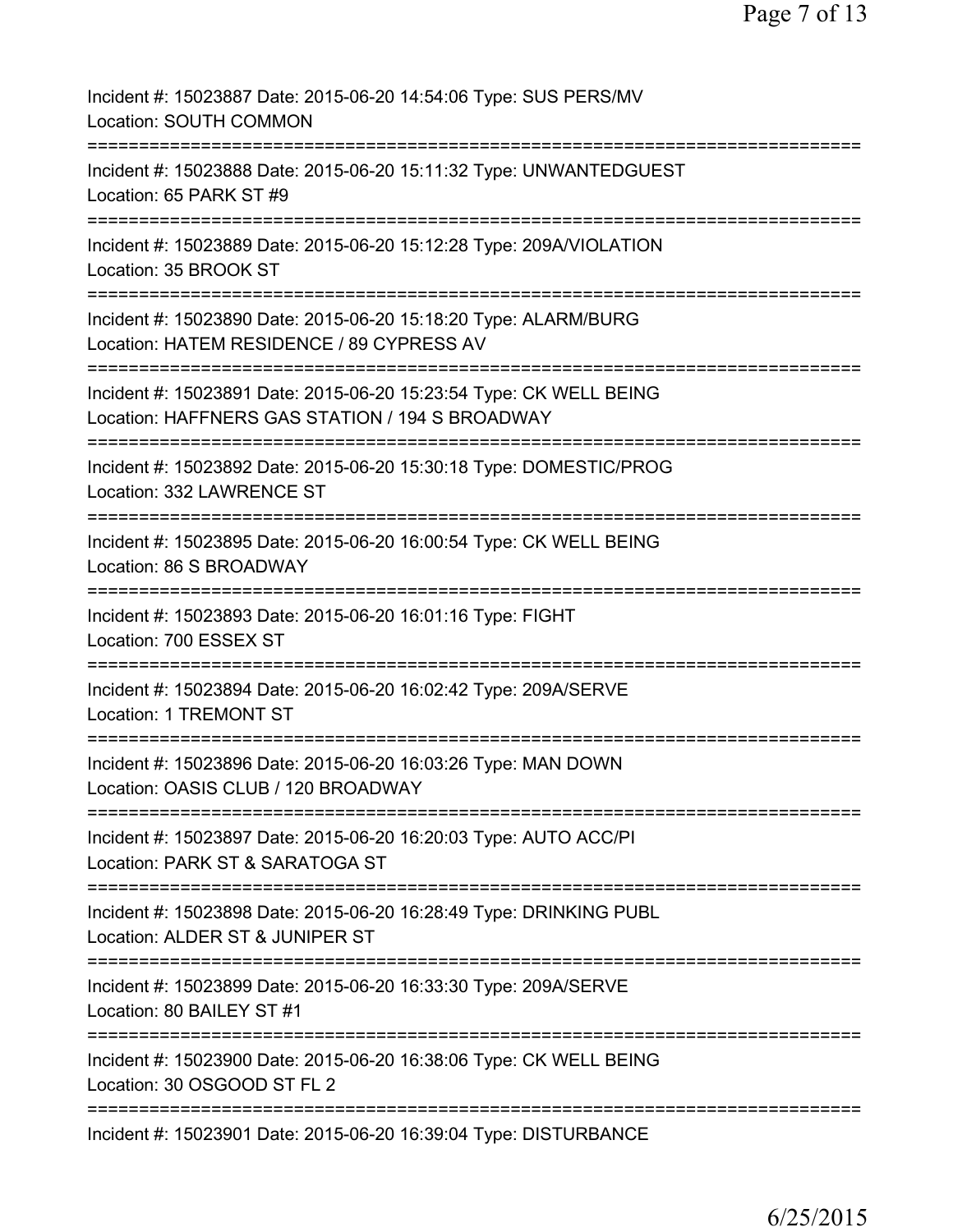Location: 58 SALEM ST

| Incident #: 15023902 Date: 2015-06-20 16:44:05 Type: TOW OF M/V<br>Location: BROADWAY & HAVERHILL ST                      |
|---------------------------------------------------------------------------------------------------------------------------|
| Incident #: 15023903 Date: 2015-06-20 16:46:57 Type: NOISE ORD<br>Location: 13 LORING ST                                  |
| Incident #: 15023904 Date: 2015-06-20 17:05:58 Type: NOISE ORD<br>Location: 75 BUNKERHILL ST                              |
| Incident #: 15023905 Date: 2015-06-20 17:26:09 Type: ALARM/BURG<br>Location: SOUTH LAWRENCE EAST SCHOOL / 165 CRAWFORD ST |
| Incident #: 15023906 Date: 2015-06-20 17:29:29 Type: GENERAL SERV<br>Location: 84 MARKET ST                               |
| Incident #: 15023907 Date: 2015-06-20 17:44:43 Type: SUS PERS/MV<br>Location: CHESTNUT ST & LAWRENCE ST                   |
| Incident #: 15023908 Date: 2015-06-20 17:48:51 Type: NOISE ORD<br>Location: 108 HOWARD ST                                 |
| Incident #: 15023909 Date: 2015-06-20 17:48:55 Type: M/V STOP<br>Location: CRAWFORD ST                                    |
| Incident #: 15023910 Date: 2015-06-20 17:50:14 Type: DISORDERLY<br>Location: 83 THORNTON ST                               |
| Incident #: 15023911 Date: 2015-06-20 17:55:48 Type: NOISE ORD<br>Location: EVERETT ST & ROWE ST                          |
| Incident #: 15023912 Date: 2015-06-20 17:58:31 Type: UNKNOWN PROB<br>Location: 305 PROSPECT ST FL 1                       |
| Incident #: 15023913 Date: 2015-06-20 18:06:53 Type: DISTURBANCE<br>Location: 30 ROBINSON CT                              |
| Incident #: 15023914 Date: 2015-06-20 18:07:40 Type: SUS PERS/MV<br>Location: 673 ESSEX ST #4-13                          |
| Incident #: 15023915 Date: 2015-06-20 18:19:24 Type: NOISE ORD<br>Location: 62 FLORAL ST                                  |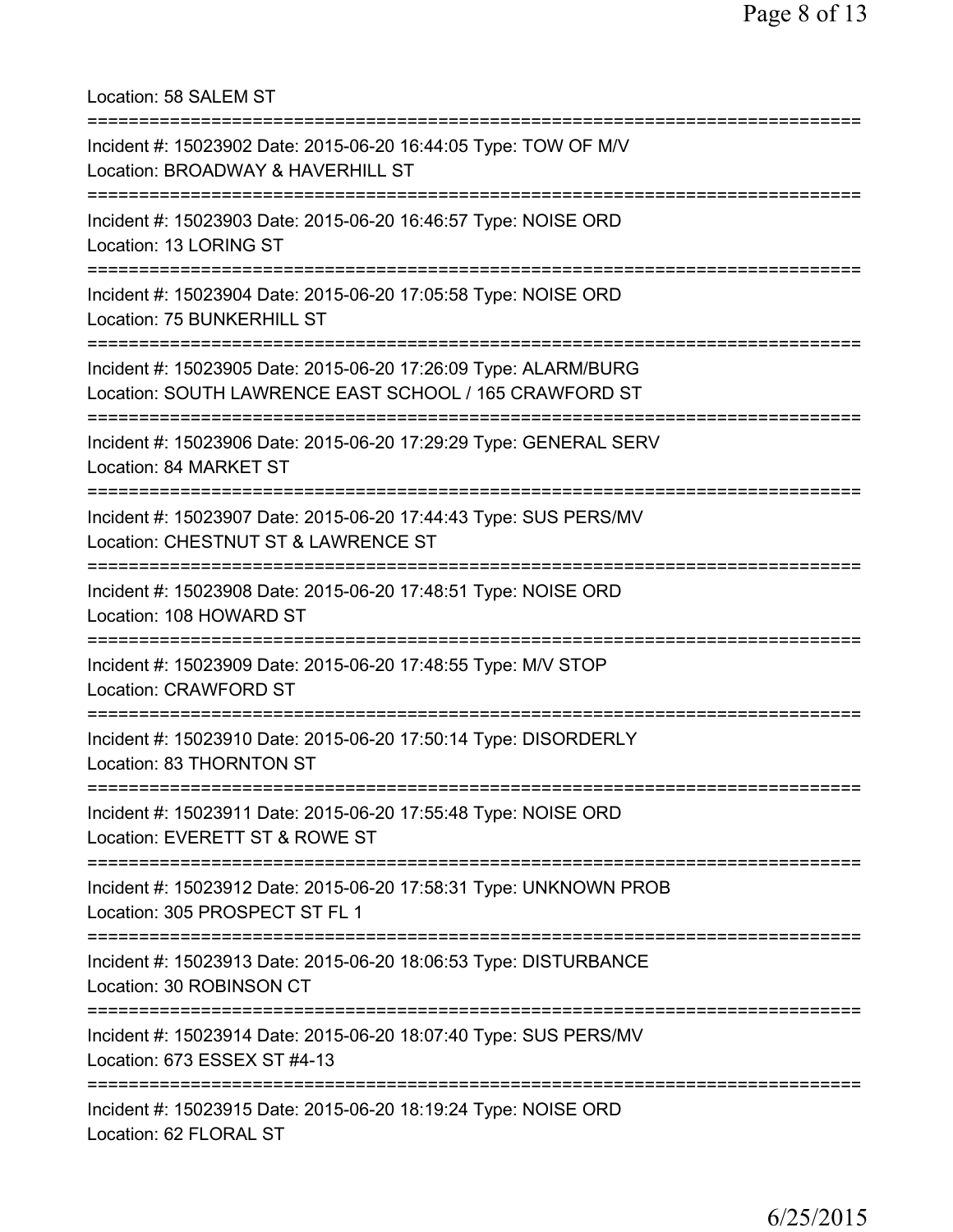| Incident #: 15023916 Date: 2015-06-20 18:20:52 Type: NOISE ORD<br>Location: FLORENCE AV & NELSON ST                                                            |
|----------------------------------------------------------------------------------------------------------------------------------------------------------------|
| Incident #: 15023917 Date: 2015-06-20 18:28:26 Type: SUS PERS/MV<br>Location: MARLBORO ST & S UNION ST                                                         |
| Incident #: 15023918 Date: 2015-06-20 18:29:52 Type: NOISE ORD<br>Location: 102 E CAMBRIDGE ST #B FL 2                                                         |
| Incident #: 15023919 Date: 2015-06-20 18:59:31 Type: ALARM/BURG<br>Location: SOUTH LAWRENCE EAST SCHOOL / 165 CRAWFORD ST<br>================================= |
| Incident #: 15023920 Date: 2015-06-20 19:05:14 Type: M/V STOP<br>Location: BROADWAY & LOWELL ST                                                                |
| Incident #: 15023921 Date: 2015-06-20 19:22:17 Type: NOISE ORD<br>Location: 97 AMES ST                                                                         |
| Incident #: 15023922 Date: 2015-06-20 19:23:13 Type: NOISE ORD<br>Location: 10 MT VERNON TER                                                                   |
| Incident #: 15023923 Date: 2015-06-20 19:33:20 Type: SUS PERS/MV<br><b>Location: CUTLER ST</b>                                                                 |
| Incident #: 15023924 Date: 2015-06-20 19:38:01 Type: LOUD NOISE<br>Location: 83 THORNTON ST                                                                    |
| Incident #: 15023925 Date: 2015-06-20 19:43:35 Type: CK WELL BEING<br>Location: 30 OSGOOD ST #5 FL 2<br>=========================                              |
| Incident #: 15023927 Date: 2015-06-20 19:45:51 Type: NOISE ORD<br>Location: 91 BELKNAP ST                                                                      |
| Incident #: 15023926 Date: 2015-06-20 19:46:32 Type: NOISE ORD<br>Location: 357 HOWARD ST                                                                      |
| Incident #: 15023928 Date: 2015-06-20 19:49:34 Type: DISTURBANCE<br>Location: 140 BERNARD AV                                                                   |
| Incident #: 15023929 Date: 2015-06-20 19:56:55 Type: M/V STOP<br>Location: ERVING AV & HAMPSHIRE ST                                                            |
|                                                                                                                                                                |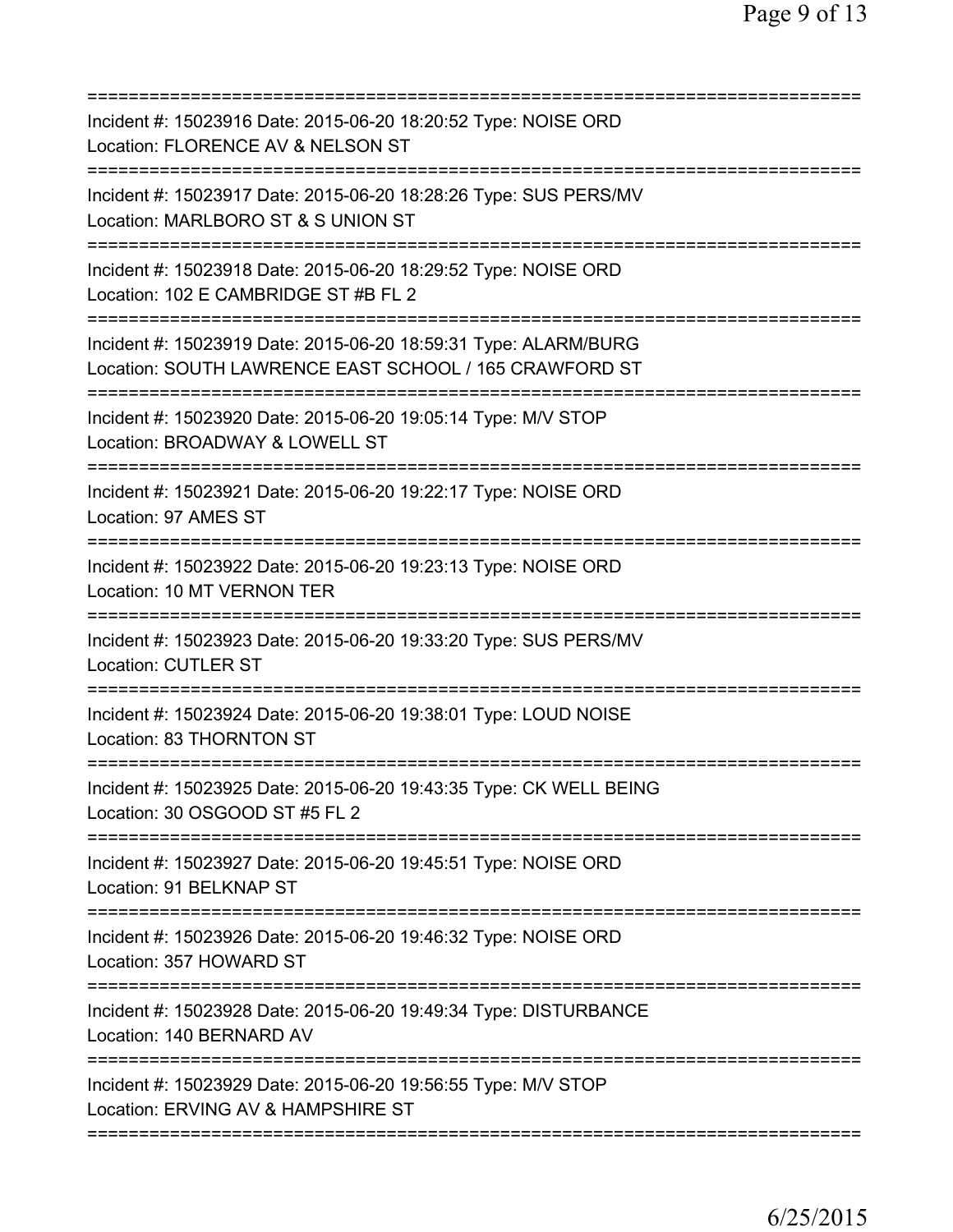| Incident #: 15023930 Date: 2015-06-20 20:07:13 Type: LOUD NOISE<br>Location: 102B E CAMBRIDGE ST                          |
|---------------------------------------------------------------------------------------------------------------------------|
| Incident #: 15023931 Date: 2015-06-20 20:16:17 Type: VIO CITY ORD<br>Location: 112 SPRINGFIELD ST                         |
| Incident #: 15023932 Date: 2015-06-20 20:33:07 Type: NOISE ORD<br>Location: 38 CHELMSFORD ST                              |
| Incident #: 15023933 Date: 2015-06-20 20:37:02 Type: FIGHT<br>Location: ABBOTT ST & PHILLIPS ST                           |
| :=======================<br>Incident #: 15023934 Date: 2015-06-20 20:44:18 Type: MISSING PERS<br>Location: 48 KINGSTON ST |
| Incident #: 15023935 Date: 2015-06-20 20:48:49 Type: NOISE ORD<br>Location: 4-6 LAFAYETTE AV                              |
| Incident #: 15023936 Date: 2015-06-20 20:54:14 Type: M/V STOP<br>Location: MT VERNON ST & S BROADWAY                      |
| Incident #: 15023937 Date: 2015-06-20 21:02:50 Type: NOISE ORD<br>Location: 99 AMES ST                                    |
| Incident #: 15023938 Date: 2015-06-20 21:03:32 Type: NOISE ORD<br>Location: 62 FLORAL ST                                  |
| Incident #: 15023940 Date: 2015-06-20 21:05:01 Type: DOMESTIC/PROG<br>Location: 30 ALDER ST FL 1                          |
| Incident #: 15023939 Date: 2015-06-20 21:05:04 Type: NOISE ORD<br>Location: 83 THORNTON ST                                |
| Incident #: 15023941 Date: 2015-06-20 21:05:46 Type: MV/BLOCKING<br>Location: 87 THORNTON ST                              |
| Incident #: 15023942 Date: 2015-06-20 21:06:58 Type: NOISE ORD<br>Location: 1 W LOWELL ST                                 |
| Incident #: 15023943 Date: 2015-06-20 21:07:30 Type: NOISE ORD<br>Location: E PLEASANT ST & JOHN ST                       |
| Incident #: 15023944 Date: 2015-06-20 21:09:52 Type: LOCKOUT                                                              |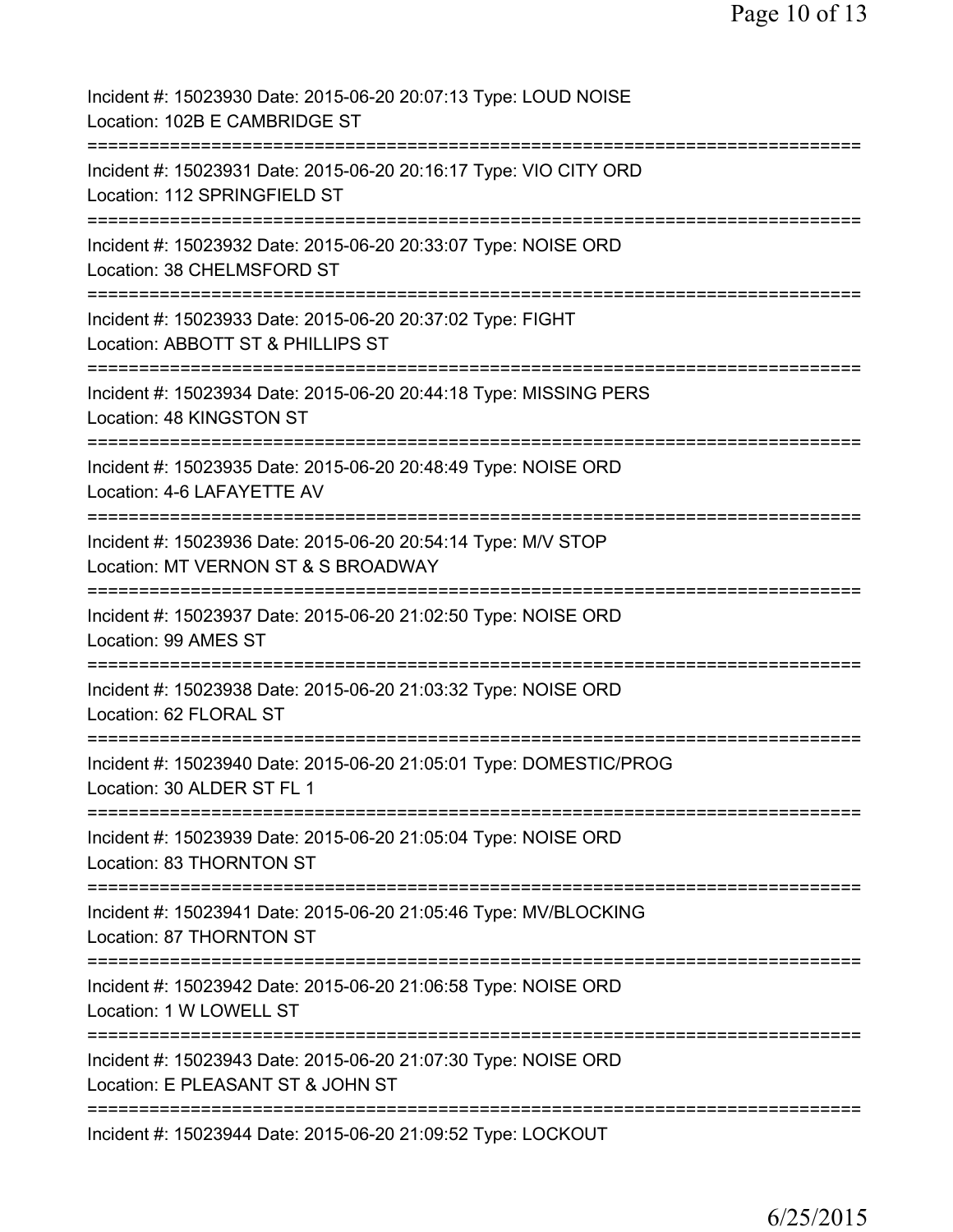Location: 1 TREMONT ST #2 =========================================================================== Incident #: 15023945 Date: 2015-06-20 21:18:55 Type: NOISE ORD Location: BROOKLINE ST & MARSTON ST =========================================================================== Incident #: 15023946 Date: 2015-06-20 21:19:25 Type: GENERAL SERV Location: STOLEN CELL / 56 SARGENT ST =========================================================================== Incident #: 15023947 Date: 2015-06-20 21:22:25 Type: ALARMS Location: GORDON RESD. / 138 MARSTON ST =========================================================================== Incident #: 15023948 Date: 2015-06-20 21:29:49 Type: LARCENY/PAST Location: 36 ATKINSON ST FL 1 =========================================================================== Incident #: 15023949 Date: 2015-06-20 21:35:56 Type: FIRE WORKS Location: 596 HOWARD ST =========================================================================== Incident #: 15023950 Date: 2015-06-20 21:38:19 Type: M/V STOP Location: HAMPSHIRE ST & MYRTLE ST =========================================================================== Incident #: 15023951 Date: 2015-06-20 21:46:13 Type: MAN DOWN Location: 514 HAVERHILL ST =========================================================================== Incident #: 15023952 Date: 2015-06-20 21:50:56 Type: MAN DOWN Location: 73 BROOKFIELD ST =========================================================================== Incident #: 15023953 Date: 2015-06-20 22:02:14 Type: NOISE ORD Location: 91 HIGH ST =========================================================================== Incident #: 15023954 Date: 2015-06-20 22:06:56 Type: MEDIC SUPPORT Location: 14 CRESCENT ST =========================================================================== Incident #: 15023955 Date: 2015-06-20 22:18:32 Type: SUICIDE ATTEMPT Location: FEMALE / 59 TREMONT ST =========================================================================== Incident #: 15023956 Date: 2015-06-20 22:23:35 Type: B&E/MV/PAST Location: 10 HAVERHILL ST =========================================================================== Incident #: 15023957 Date: 2015-06-20 22:33:21 Type: NOISE ORD Location: BOXFORD ST & S UNION ST =========================================================================== Incident #: 15023958 Date: 2015-06-20 22:47:18 Type: DISORDERLY Location: TRESPASSING / 114 EXCHANGE ST FL 3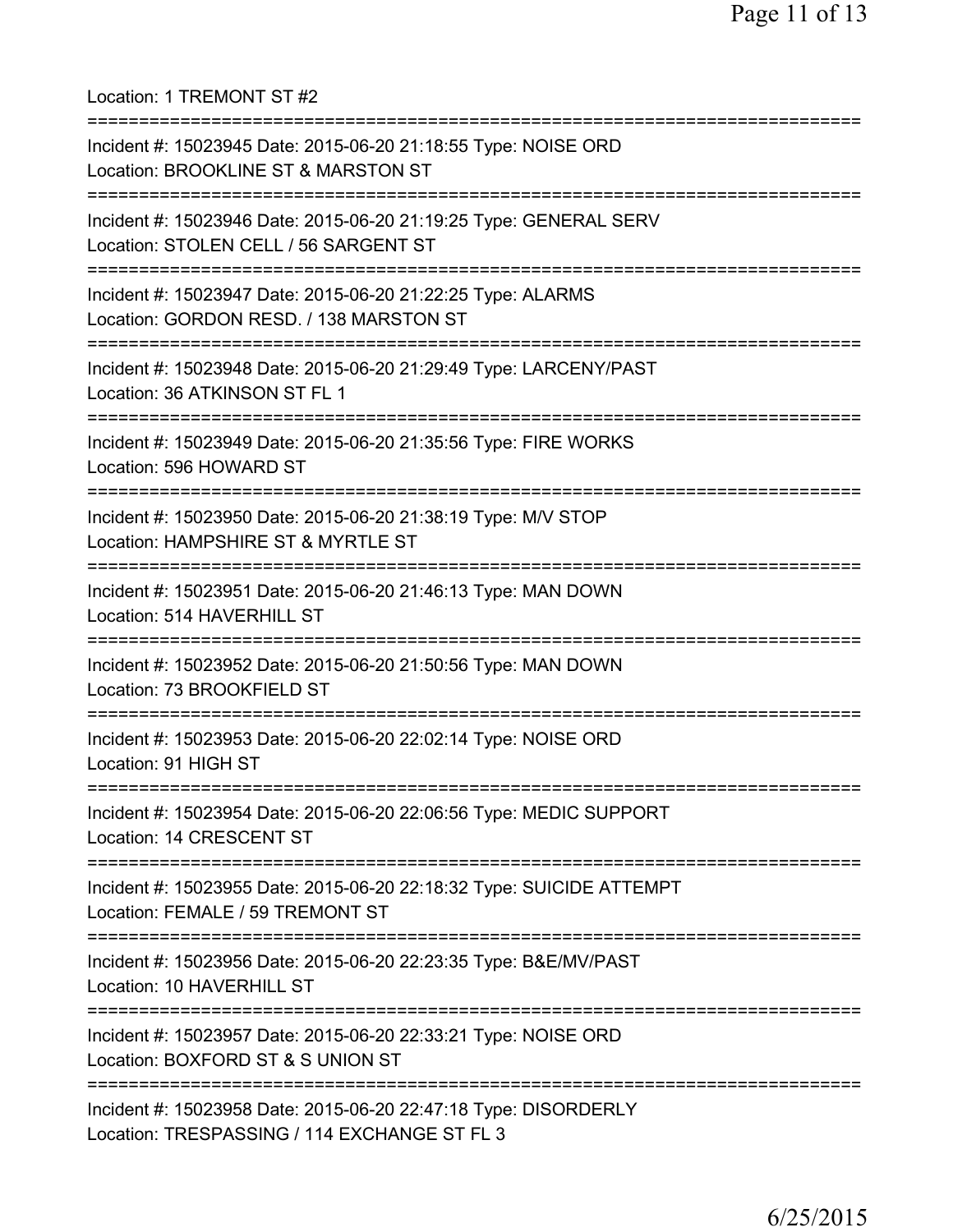| Incident #: 15023959 Date: 2015-06-20 22:48:21 Type: MV/BLOCKING<br>Location: 56 EXETER ST                                                       |
|--------------------------------------------------------------------------------------------------------------------------------------------------|
| Incident #: 15023960 Date: 2015-06-20 22:55:45 Type: MEDIC SUPPORT<br>Location: 33 PARK ST                                                       |
| Incident #: 15023961 Date: 2015-06-20 23:00:24 Type: NOISE ORD<br>Location: 91 HIGH ST                                                           |
| Incident #: 15023962 Date: 2015-06-20 23:00:47 Type: NOISE ORD<br>Location: 83.5 CROSS ST                                                        |
| Incident #: 15023963 Date: 2015-06-20 23:04:50 Type: NOISE ORD<br>Location: 133 UNION ST                                                         |
| Incident #: 15023964 Date: 2015-06-20 23:07:47 Type: NOISE ORD<br>Location: 357 HOWARD ST                                                        |
| Incident #: 15023965 Date: 2015-06-20 23:10:42 Type: DOMESTIC/PROG<br>Location: S UNION ST & SALEM ST                                            |
| Incident #: 15023966 Date: 2015-06-20 23:17:44 Type: M/V STOP<br>Location: GENERAL ST & UNION ST<br>===========================<br>============= |
| Incident #: 15023967 Date: 2015-06-20 23:18:30 Type: SUS PERS/MV<br>Location: R.R. BRIDGE / MARKET ST & PARKER ST                                |
| Incident #: 15023968 Date: 2015-06-20 23:20:19 Type: NOISE ORD<br>Location: 159 MAY ST<br>.===================================                   |
| Incident #: 15023969 Date: 2015-06-20 23:23:42 Type: MAN DOWN<br>Location: 338 SALEM ST                                                          |
| Incident #: 15023970 Date: 2015-06-20 23:23:59 Type: DISTURBANCE<br>Location: 315 SALEM ST                                                       |
| Incident #: 15023971 Date: 2015-06-20 23:24:10 Type: LOUD NOISE<br>Location: 242 BROADWAY                                                        |
| Incident #: 15023972 Date: 2015-06-20 23:26:54 Type: NOISE ORD<br>Location: 132 EXETER ST                                                        |
|                                                                                                                                                  |